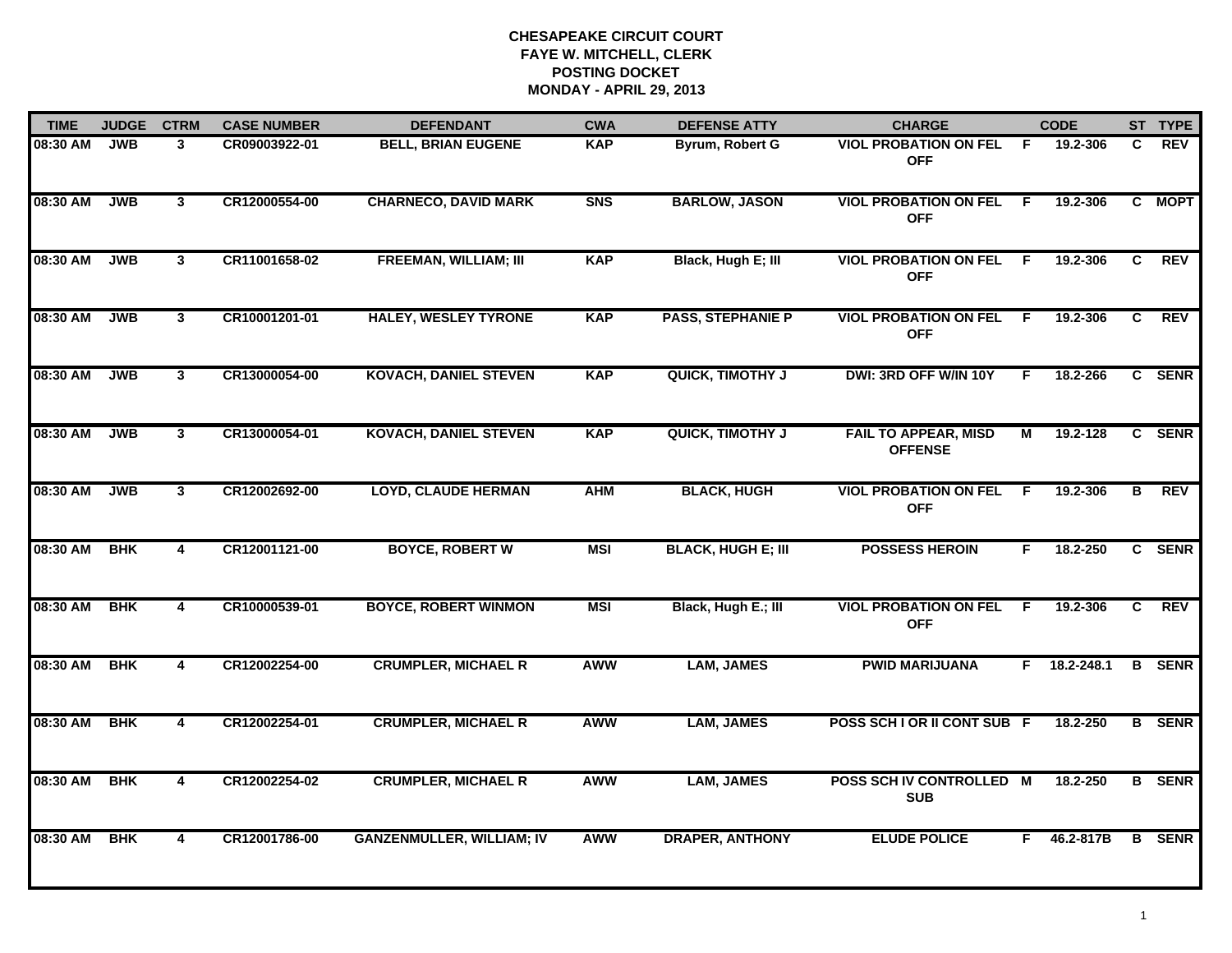| <b>TIME</b>   | <b>JUDGE</b> | <b>CTRM</b>    | <b>CASE NUMBER</b> | <b>DEFENDANT</b>                  | <b>CWA</b> | <b>DEFENSE ATTY</b>     | <b>CHARGE</b>                                |    | <b>CODE</b>    |    | ST TYPE         |
|---------------|--------------|----------------|--------------------|-----------------------------------|------------|-------------------------|----------------------------------------------|----|----------------|----|-----------------|
| 08:30 AM      | <b>BHK</b>   | 4              | CR12003039-01      | <b>GANZENMULLER, WILLIAM; VI</b>  | <b>MSI</b> | Draper, Anthony L       | <b>BREAK &amp; ENTER</b>                     | F. | 18.2-91        |    | C SENR          |
| 08:30 AM      | <b>BHK</b>   | 4              | CR12001927-00      | <b>HOPKINS, RODNEY LEROY</b>      | <b>MSI</b> | <b>WINN, A ROBINSON</b> | <b>GRAND LARCENY</b>                         | F  | 18.2-95        |    | C SENR          |
| 08:30 AM      | <b>BHK</b>   | $\overline{4}$ | CR13000055-00      | <b>URIARTE, RICARDO</b>           | <b>AWW</b> | <b>BUYRN, RICHARD</b>   | <b>DUI-3RD/SUB</b>                           |    | $F$ C.18.2-266 |    | C SENR          |
| 08:30 AM      | <b>BHK</b>   | 4              | CR13000055-01      | <b>URIARTE, RICARDO</b>           | AWW        | <b>BUYRN, RICHARD</b>   | DRIV AFTER LIC REVOKED F 46.2-391D2 C SENR   |    |                |    |                 |
| 08:30 AM      | <b>BHK</b>   | 4              | CR13000059-00      | <b>WHITE, DAVID SAMUEL</b>        | <b>AWW</b> | <b>CROOK, HEATHER</b>   | <b>POSS TRANSPORT F/ARM</b>                  | F. | 18.2-308.2     | B  | <b>SENR</b>     |
| 08:30 AM MATA |              | $\overline{5}$ | CR11002147-00      | <b>BAER, THOMAS</b>               | <b>DAW</b> | <b>CROOK, HEATHER</b>   | EMBEZZLEMENT >=\$200                         | F. | 18.2-111       | в  | RE              |
| 08:30 AM      | <b>MATA</b>  | $\overline{5}$ | CR10001311-01      | <b>BRUCE, CHARLES TIMOTHY</b>     | <b>CPO</b> | Byrum, Robert G         | <b>VIOL PROBATION ON FEL</b><br><b>OFF</b>   | F. | 19.2-306       | C  | REV             |
| 08:30 AM MATA |              | $\overline{5}$ | CR12000377-00      | <b>CORNELIUS, ROBERT LEE; III</b> | <b>CPO</b> | <b>SMITH, HERMAN</b>    | <b>POSSESS COCAINE</b>                       | F. | 18.2-250       | в  | $\overline{DD}$ |
| 08:30 AM      | <b>MATA</b>  | 5              | CR12000377-01      | <b>CORNELIUS, ROBERT LEE; III</b> | <b>CPO</b> | <b>SMITH, HERMAN</b>    | <b>DISOBEY JUDGEMENT;</b><br><b>CONTEMPT</b> | м  | 18.2-456       | C  | <b>CAP</b>      |
| 08:30 AM      | <b>MATA</b>  | 5              | CR13000332-00      | <b>TUBBS, JA'RON EUGENE</b>       | <b>CPO</b> | Mason, G. Jeffrey       | <b>VIOL PROBATION ON FEL</b><br><b>OFF</b>   | F  | 19.2-306       | C  | <b>REV</b>      |
| 08:30 AM      | <b>MATA</b>  | 5              | CR13000094-00      | <b>WOODLEY, WILLIAM J</b>         | <b>CPO</b> | <b>Cronin, Eric T</b>   | <b>PWID HEROIN</b>                           | F. | 18.2-248       |    | C SENR          |
| 08:30 AM      | <b>RDS</b>   | 6              | CR12003036-02      | <b>CALDWELL, DEREK MATTHEW</b>    | <b>MSI</b> | Crook, Heather B        | <b>STATUTORY BURGLARY</b>                    | F  | 18.2-91        |    | C SENR          |
| 08:30 AM      | <b>RDS</b>   | 6              | CR11000865-03      | <b>FISHER, KELSEY LEANNE</b>      | <b>PLC</b> | <b>MASON, G JEFF</b>    | <b>VIOL PROBATION ON FEL</b><br><b>OFF</b>   | -F | 19.2-306       | C. | REV             |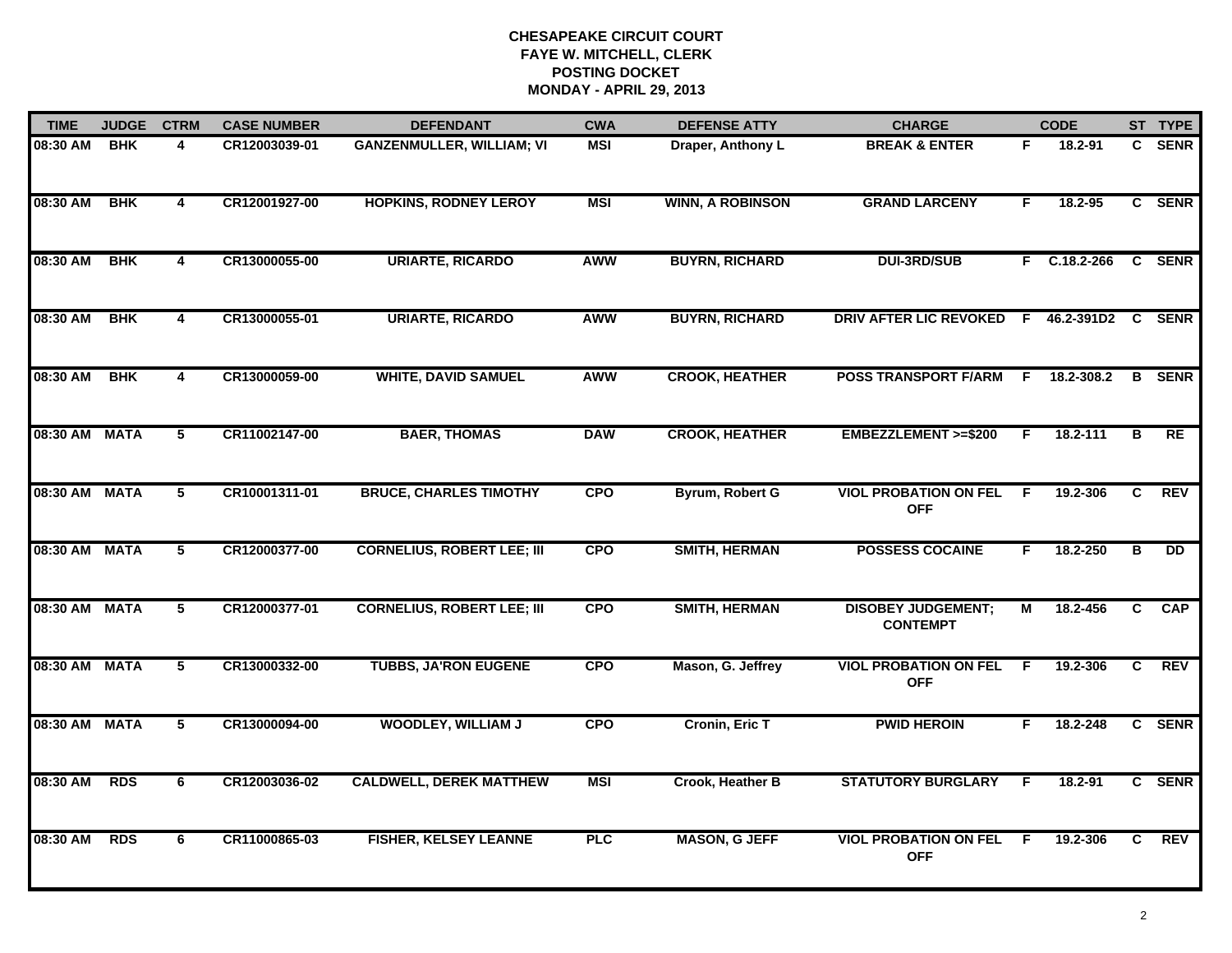| <b>TIME</b> | <b>JUDGE</b> | <b>CTRM</b> | <b>CASE NUMBER</b> | <b>DEFENDANT</b>               | <b>CWA</b> | <b>DEFENSE ATTY</b>         | <b>CHARGE</b>                                |    | <b>CODE</b> |    | ST TYPE       |
|-------------|--------------|-------------|--------------------|--------------------------------|------------|-----------------------------|----------------------------------------------|----|-------------|----|---------------|
| 08:30 AM    | <b>RDS</b>   | 6           | CR11002788-02      | <b>FISHER, KELSEY LEANNE</b>   | <b>PLC</b> | <b>MASON, G JEFF</b>        | <b>VIOL PROBATION ON FEL</b><br><b>OFF</b>   | -F | 19.2-306    | C  | <b>REV</b>    |
| 08:30 AM    | <b>RDS</b>   | 6           | CR12002988-00      | <b>MCCLEASE, MALCOLM DAVID</b> | <b>MLK</b> | <b>JONES, DAVID L</b>       | <b>PETIT LARCENY: 3RD+</b><br><b>OFFENSE</b> | F. | 18.2-96     |    | <b>B</b> SENR |
| 08:30 AM    | RDS          | 6           | CR12003042-00      | <b>RAIKE, TYLER MEADE</b>      | <b>MSI</b> | Ireland, Elizabeth D        | <b>BREAK AND ENTER</b>                       | F. | 18.2-91     |    | <b>B</b> SENR |
| 08:30 AM    | <b>RDS</b>   | 6           | CR12003044-00      | <b>SARKA, JAMES DANIEL</b>     | <b>MSI</b> | James, Andrew K             | <b>BREAK AND ENTER</b>                       | F. | $18.2 - 91$ |    | C SENR        |
| 08:30 AM    | <b>RDS</b>   | 6           | CR12003044-00      | <b>SARKA, JAMES DANIEL</b>     | <b>MSI</b> | James, Andrew K             | <b>BREAK AND ENTER</b>                       | F. | $18.2 - 91$ | C. | <b>MOT</b>    |
| 08:30 AM    | <b>RDS</b>   | 6           | CR01000459-01      | <b>WHEELER, DENNIS; JR</b>     | <b>MSI</b> | <b>GARRETT, JAMES D</b>     | <b>VIOL PROBATION ON FEL</b><br><b>OFF</b>   | F. | 19.2-306    | В  | <b>REV</b>    |
| 08:30 AM    | <b>RDS</b>   | 6           | CR12002928-00      | <b>WILLIAMS, SHARAD N</b>      | <b>MLK</b> | <b>SLAVEN, RONALD D; JR</b> | NONVIOL FELON POSS GUN F<br><b>W/I 10Y</b>   |    | 18.2-308.2  | C  | <b>SENR</b>   |
| 08:30 AM    | <b>RDS</b>   | 6           | CR12002928-01      | <b>WILLIAMS, SHARAD N</b>      | <b>MLK</b> | <b>SLAVEN, RONALD D; JR</b> | <b>ASSAULT &amp; BATTERY</b>                 | М  | $18.2 - 57$ |    | C SENR        |
| 08:30 AM    | <b>RDS</b>   | 6           | CR12002928-02      | <b>WILLIAMS, SHARAD N</b>      | <b>MLK</b> | <b>SLAVEN, RONALD D; JR</b> | <b>CONCEALED WEAPON:</b><br><b>CARRY</b>     | М  | 18.2-308    |    | C SENR        |
| 08:30 AM    | <b>RDS</b>   | 6           | CR12002928-03      | <b>WILLIAMS, SHARAD N</b>      | <b>MLK</b> | <b>SLAVEN, RONALD D; JR</b> | <b>IDENTITY FRAUD</b>                        | М  | 18.2-186.3  |    | C SENR        |
| 08:30 AM    | <b>RDS</b>   | 6           | CR12002928-04      | <b>WILLIAMS, SHARAD N</b>      | <b>MLK</b> | <b>SLAVEN, RONALD D; JR</b> | <b>OBSTRUCTING JUSTICE</b>                   | М  | 18.2-460    |    | C SENR        |
| 08:30 AM    | JJ           | <b>COA</b>  | CR12002350-00      | <b>FULLER, KASSIE LYNN</b>     | <b>KAP</b> | <b>TITTER, JENNIFER</b>     | <b>GRAND LARCENY</b>                         | F. | 18.2-95     |    | C SENR        |
| 08:30 AM    | JJ           | <b>COA</b>  | CR10002480-01      | <b>SCHEIL, NICHOLAS SCOTT</b>  | <b>PLC</b> | <b>PASS, STEPHANIE P</b>    | <b>VIOL PROBATION ON FEL</b><br><b>OFF</b>   | E  | 19.2-306    |    | <b>REV</b>    |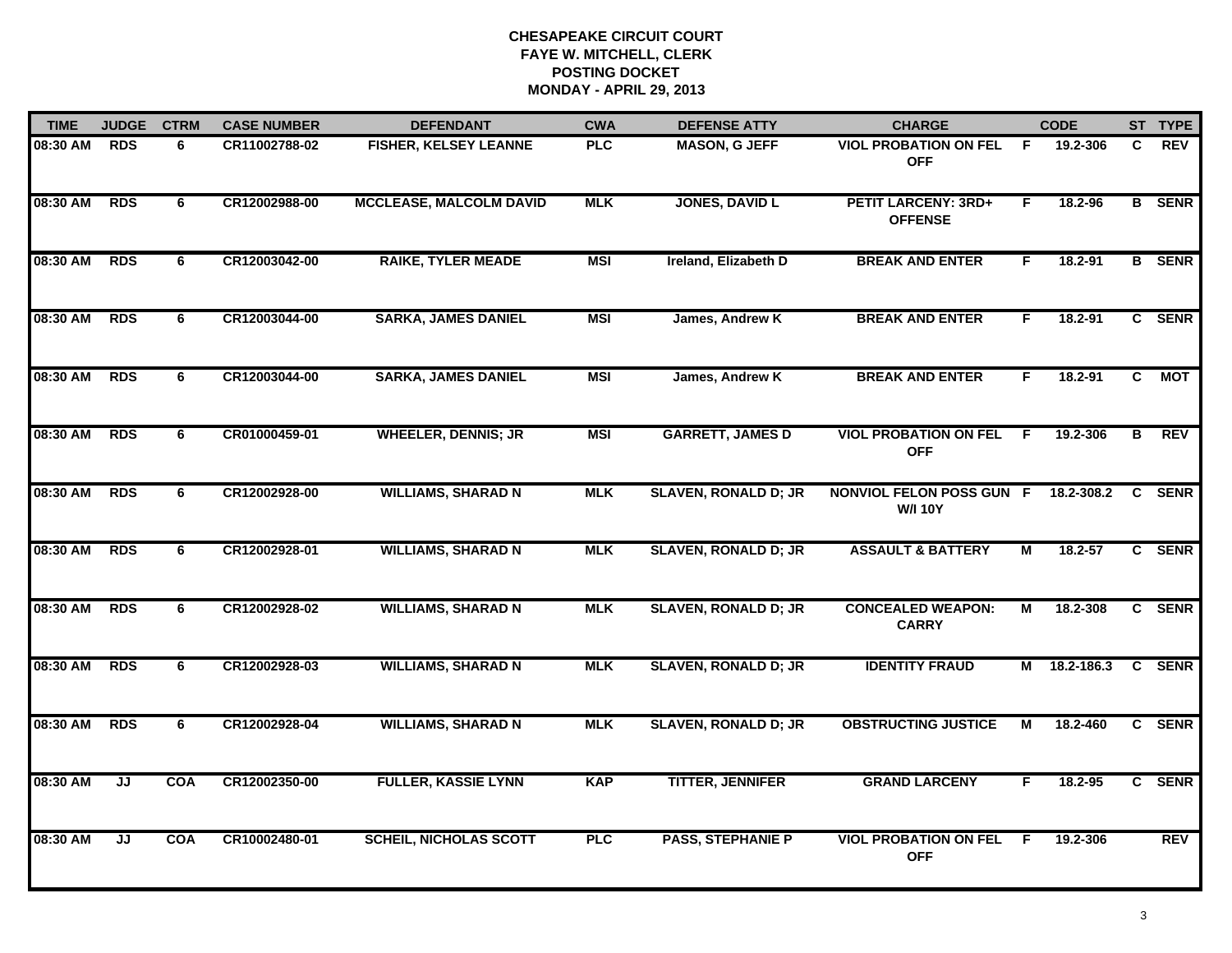| <b>TIME</b> | <b>JUDGE</b> | <b>CTRM</b>    | <b>CASE NUMBER</b> | <b>DEFENDANT</b>                    | <b>CWA</b> | <b>DEFENSE ATTY</b>           | <b>CHARGE</b>                                            |    | <b>CODE</b> |    | ST TYPE                  |
|-------------|--------------|----------------|--------------------|-------------------------------------|------------|-------------------------------|----------------------------------------------------------|----|-------------|----|--------------------------|
| 08:30 AM    | JJ           | <b>COA</b>     | CR11000370-02      | <b>WYNN, ROSEMARY MARSHALL</b>      | <b>PLC</b> | PASS, STEPHANIE P             | <b>VIOL PROBATION ON FEL</b><br><b>OFF</b>               | F. | 19.2-306    | C. | <b>REV</b>               |
| 09:30 AM    | <b>JWB</b>   | $\overline{2}$ | CR12000583-00      | <b>BRIGGS, KENYATTA KAREEM</b>      | <b>AWW</b> | <b>BLACK, HUGH E; III</b>     | <b>PWID COCAINE</b>                                      | F. | 18.2-248    | в  | <b>TBS</b>               |
| 09:30 AM    | <b>JWB</b>   | $\mathbf{2}$   | CR11001064-02      | <b>HANSON, SARAH MARIE</b>          |            |                               | <b>VIOL PROBATION ON FEL</b><br><b>OFF</b>               | F. | 19.2-306    |    | C ADAT                   |
| 09:30 AM    | <b>JWB</b>   | $\overline{2}$ | CR12001202-00      | <b>JENKINS, RONALD DAMONE; JR</b>   | <b>AEP</b> | <b>ZALESKI, A CHRISTOPHER</b> | <b>POSS CONTROLLED</b><br><b>SUBSTANCE</b>               | F. | 18.2-250    | В  | <b>AC</b>                |
| 09:30 AM    | <b>JWB</b>   | $\mathbf{2}$   | CR12000756-00      | <b>JENKINS, RONALD; JR</b>          | <b>AEP</b> | <b>ZALESKI, A CHRISTOPHER</b> | <b>POSS F/ARM/POSS DRUG</b>                              | F. | 18.2-308.4  | C  | AC.                      |
| 09:30 AM    | <b>JWB</b>   | $\mathbf{2}$   | CR13000048-02      | <b>MCPEEKS, STEPHEN BRIAN</b>       |            |                               | <b>VIOL PROBATION ON FEL F</b><br><b>OFF</b>             |    | 19.2-306    |    | C ADAT                   |
| 09:30 AM    | <b>JWB</b>   | $\overline{2}$ | CR06000234-01      | <b>PARKER, DESHAWN LEROY</b>        |            |                               | <b>VIOL PROBATION ON FEL</b><br><b>OFF</b>               | F. | 19.2-306    |    | <b>ADAT</b>              |
| 09:30 AM    | <b>JWB</b>   | $\overline{2}$ | CR12000038-00      | YAECKEL, CARL JACOB; JR             | <b>KAR</b> | Jones, David L.               | <b>STATUTORY BURGLARY</b>                                | E  | 18.2-91     | C  | <b>WC</b>                |
| 09:30 AM    | <b>JWB</b>   | $\mathbf{2}$   | CR12000038-07      | YAECKEL, CARL JACOB; JR             | <b>KAR</b> | Jones, David L.               | <b>STATUTORY BURGLARY</b>                                | F  | 18.2-91     | C  | <b>WC</b>                |
| 09:30 AM    | <b>JWB</b>   | $\overline{2}$ | CR12000038-01      | YAECKEL, CARL JACOB; JR             | <b>KAR</b> | Jones, David L.               | <b>GRAND LARCENY</b>                                     | F. | $18.2 - 95$ | C  | <b>WC</b>                |
| 09:30 AM    | <b>JWB</b>   | $\mathbf{2}$   | CR12000038-04      | YAECKEL, CARL JACOB; JR             | <b>KAR</b> | Jones, David L.               | <b>STATUTORY BURGLARY</b>                                | F. | 18.2-91     | C  | <b>WC</b>                |
| 09:30 AM    | <b>JWB</b>   | $\overline{2}$ | CR12000038-02      | YAECKEL, CARL JACOB; JR             | <b>KAR</b> | Jones, David L.               | LARCENY OF \$200 OR MORE F 18.2-108.01 C<br><b>W/INT</b> |    |             |    | $\overline{\mathsf{wc}}$ |
| 10:00 AM    | <b>FHC</b>   | $\mathbf 1$    | CR13000615-00      | <b>BARKALOW, DUDLEY CLIFTON; JR</b> | <b>AEJ</b> | <b>STOWE, RANDOLPH D</b>      | <b>VIOL GOOD BEHAV ON FEL F</b><br><b>OFF</b>            |    | 19.2-306    |    | C BOND                   |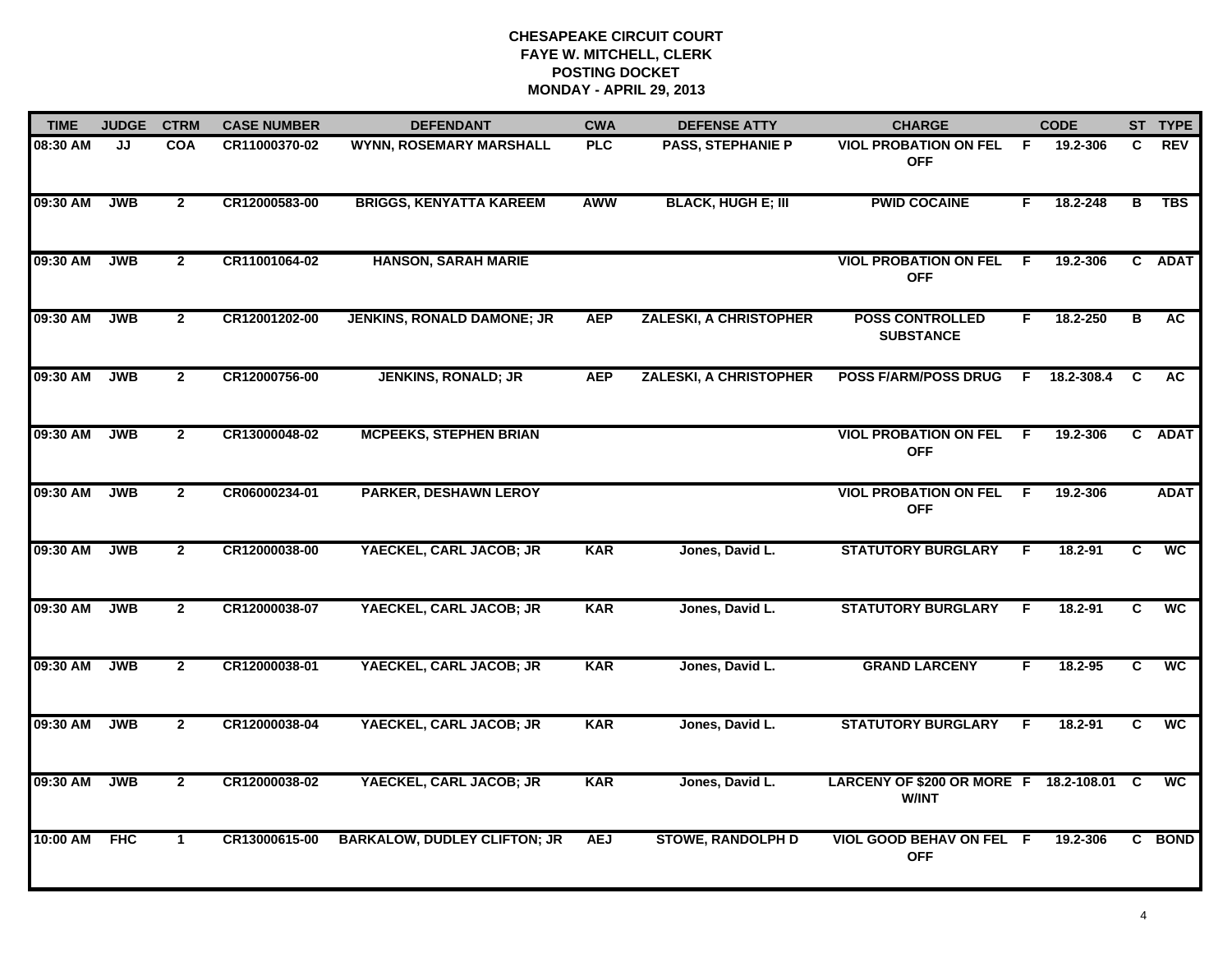| <b>TIME</b> | <b>JUDGE</b> | <b>CTRM</b>  | <b>CASE NUMBER</b> | <b>DEFENDANT</b>                 | <b>CWA</b>  | <b>DEFENSE ATTY</b>       | <b>CHARGE</b>                                       |    | <b>CODE</b>  |                | ST TYPE         |
|-------------|--------------|--------------|--------------------|----------------------------------|-------------|---------------------------|-----------------------------------------------------|----|--------------|----------------|-----------------|
| 10:00 AM    | <b>FHC</b>   | $\mathbf{1}$ | CR13000790-00      | <b>CLARK, DERRICK LEE</b>        | <b>AEP</b>  | <b>BLACK, HUGH E</b>      | <b>GRAND LARCENY</b>                                | F. | 18.2-95      |                | <b>B</b> TRYL   |
| 10:00 AM    | <b>FHC</b>   | $\mathbf{1}$ | CR13000790-01      | <b>CLARK, DERRICK LEE</b>        | <b>AEP</b>  | <b>BLACK, HUGH E; III</b> | LARCENY OF \$200 W/I SELL F 18.2-108.01 B TRYL      |    |              |                |                 |
| 10:00 AM    | <b>FHC</b>   | $\mathbf{1}$ | CR07003541-00      | <b>COLLIER, KENNETH MATELAND</b> | <b>PLC</b>  | <b>A. ROBINSON WINN</b>   | <b>POSSESS HEROIN</b>                               | F. | 18.2-250     | $\overline{c}$ | <b>ROL</b>      |
| 10:00 AM    | <b>FHC</b>   | $\mathbf 1$  | CR13000995-00      | <b>DAVERSA, VINCENT PHILIP</b>   | <b>AEJ</b>  | Black, Hugh E; III        | <b>PWID MARIJUANA</b>                               |    | F 18.2-248.1 |                | C PLEA          |
| 10:00 AM    | <b>FHC</b>   | $\mathbf{1}$ | CR13000545-00      | <b>HYMAN, SHAMELLE</b>           | <b>WHC</b>  | <b>HOLDER, W JOSHUA</b>   | <b>OTHER FORGERY/UTTERING F</b>                     |    | 18.2-172     | в              | C               |
| 10:00 AM    | <b>FHC</b>   | $\mathbf{1}$ | CR13000545-01      | <b>HYMAN, SHAMELLE</b>           | <b>WHC</b>  | <b>HOLDER, W JOSHUA</b>   | OTHER FORGERY, EMPLOY F<br><b>AS TRUE</b>           |    | 18.2-172     | в              | C               |
| 10:00 AM    | <b>FHC</b>   | $\mathbf{1}$ | CR13000545-02      | <b>HYMAN, SHAMELLE</b>           | <b>WHC</b>  | <b>HOLDER, W JOSHUA</b>   | <b>FALSE STMT TO OBT</b><br><b>CREDIT &gt;\$200</b> | F. | 18.2-186     | в              | C               |
| 10:00 AM    | <b>FHC</b>   | $\mathbf{1}$ | CR13000545-03      | <b>HYMAN, SHAMELLE</b>           | <b>WHC</b>  | <b>HOLDER, W JOSHUA</b>   | <b>OBTAIN MONEY FALSE</b><br><b>PRET &gt;=\$200</b> | F. | 18.2-178     | В              | C               |
| 10:00 AM    | <b>FHC</b>   | $\mathbf 1$  | CR13000434-00      | <b>LATTIMORE, ANTIONE D</b>      | <b>AEP</b>  | <b>SHIPLEY, DANNY</b>     | <b>RECEIVE STOLEN GOODS</b>                         | -F | 18.2-108     |                | <b>B</b> TRYL   |
| 10:00 AM    | <b>FHC</b>   | $\mathbf{1}$ | CR06000806-00      | <b>NORMAN, MICHAEL</b>           | <b>NONE</b> | <b>MICHAEL A. GRAY</b>    | <b>POSS COCAINE</b>                                 | F. | 18.2-250     | C              | <b>CC</b>       |
| 10:00 AM    | <b>FHC</b>   | $\mathbf{1}$ | CR03003051-00      | <b>NORMAN, MICHAEL ANDREW</b>    | <b>NONE</b> | <b>REGINALD FRAZIER</b>   | <b>POSS COCAINE</b>                                 | F. | 18.2-250     | в              | $\overline{cc}$ |
| 10:00 AM    | <b>FHC</b>   | $\mathbf{1}$ | CR03A03051-00      | <b>NORMAN, MICHAEL ANDREW</b>    | <b>NONE</b> | <b>JO ANNE SPENCER</b>    | <b>PROBATION VIOLATION</b>                          | F. | 19.2-306     | $\overline{c}$ | $\overline{cc}$ |
| 10:00 AM    | <b>FHC</b>   | $\mathbf{1}$ | CR03A03051-01      | <b>NORMAN, MICHAEL ANDREW</b>    | <b>NONE</b> | <b>ERIC T. CRONIN</b>     | <b>PROBATION VIOLATION</b>                          | F  | 19.2-306     | C.             | $\overline{cc}$ |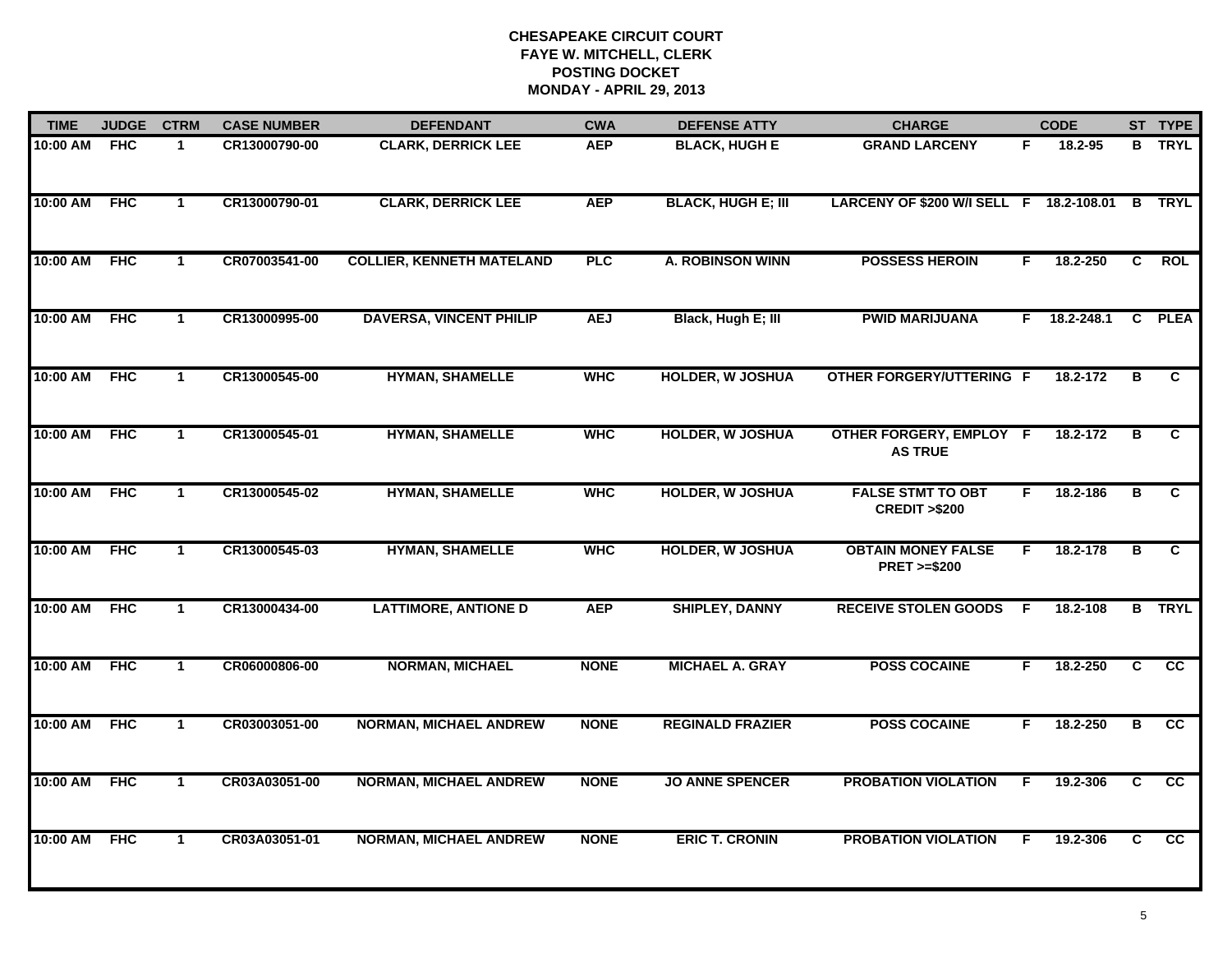| <b>TIME</b> | <b>JUDGE</b> | <b>CTRM</b>          | <b>CASE NUMBER</b> | <b>DEFENDANT</b>                 | <b>CWA</b>  | <b>DEFENSE ATTY</b>      | <b>CHARGE</b>                                       |    | <b>CODE</b>  |    | ST TYPE         |
|-------------|--------------|----------------------|--------------------|----------------------------------|-------------|--------------------------|-----------------------------------------------------|----|--------------|----|-----------------|
| 10:00 AM    | <b>FHC</b>   | $\blacktriangleleft$ | CR03A03051-02      | <b>NORMAN, MICHAEL ANDREW</b>    | <b>NONE</b> | <b>DAVID JONES</b>       | <b>PROBATION VIOLATION</b>                          | F. | 19.2-306     | C  | $\overline{cc}$ |
| 10:00 AM    | <b>FHC</b>   | $\mathbf{1}$         | CR04003594-00      | <b>NORMAN, MICHAEL ANDREW</b>    | <b>NONE</b> | <b>RANDOLPH STOWE</b>    | <b>PETIT LARCENY</b>                                | М  | 18.2-96      | C. | CC              |
| 10:00 AM    | <b>FHC</b>   | $\mathbf{1}$         | CR07004085-00      | <b>NORMAN, MICHAEL ANDREW</b>    | <b>NONE</b> | <b>MATTHEW TAYLOR</b>    | <b>POSSESSION OF COCAINE</b>                        | -F | 18.2-250     | C  | <b>CC</b>       |
| 10:00 AM    | <b>FHC</b>   | $\mathbf 1$          | CR13000543-00      | <b>SESSOMS, SHARONDA</b>         | <b>WHC</b>  | Kowalsky, Robert E; JR   | <b>OTHER FORGERY/UTTERING F</b>                     |    | 18.2-172     | в  | C.              |
| 10:00 AM    | <b>FHC</b>   | $\mathbf{1}$         | CR13000543-01      | <b>SESSOMS, SHARONDA</b>         | <b>WHC</b>  | Kowalsky, Robert E; JR   | OTHER FORGERY, EMPLOY F<br><b>AS TRUE</b>           |    | 18.2-172     | В  | C.              |
| 10:00 AM    | FHC          | $\mathbf{1}$         | CR13000543-02      | <b>SESSOMS, SHARONDA</b>         | <b>WHC</b>  | Kowalsky, Robert E; JR   | <b>FALSE STMT TO OBT</b><br><b>CREDIT &gt;\$200</b> | F. | 18.2-186     | в  | C.              |
| 10:00 AM    | <b>FHC</b>   | $\mathbf{1}$         | CR13000543-03      | <b>SESSOMS, SHARONDA</b>         | <b>WHC</b>  | Kowalsky, Robert E; JR   | <b>OBTAIN MONEY FALSE</b><br><b>PRET &gt;=\$200</b> | F  | 18.2-178     | В  | C               |
| 10:00 AM    | <b>JEC</b>   | $\overline{2}$       | CR13000104-00      | <b>BERTOLINI, BRIANA</b>         | <b>CPO</b>  | Ortiz, Kathleen A        | <b>OBTAIN PRESCRIP BY</b><br>FRAUD/ETC.             | F. | 18.2-258.1   |    | <b>B</b> TRYL   |
| 10:00 AM    | <b>JEC</b>   | $\mathbf{2}$         | CR13000011-00      | <b>BULLOCK, JASMIN R</b>         | <b>KAR</b>  | <b>HOLDER, JOSHUA</b>    | <b>ASSAULT AND BATTER</b><br><b>LAW/ENF/OFF</b>     | F  | $18.2 - 57$  | S  | C               |
| 10:00 AM    | <b>JEC</b>   | $\mathbf{2}$         | CR13000011-02      | <b>BULLOCK, JASMIN R</b>         | <b>KAR</b>  |                          | <b>DISOBEY JUDGEMENT;</b><br><b>CONTEMPT</b>        | M  | 18.2-456     |    | C               |
| 10:00 AM    | <b>JEC</b>   | $\mathbf{2}$         | CR12003134-00      | <b>CASPER, DYLAN WADE</b>        | <b>DJW</b>  | <b>BUYRN, RICHARD</b>    | <b>ROBBERY: RESIDENCE</b>                           | F  | 18.2-58      |    | C PLEA          |
| 10:00 AM    | <b>JEC</b>   | $\overline{2}$       | CR11003108-01      | <b>DRAYTON, TOMEKKIA LATRAYA</b> | <b>AWW</b>  | <b>PASS, STEPHANIE P</b> | <b>VIOL PROBATION OF MISD M</b><br><b>OFF</b>       |    | 19.2-306     |    | C BOND          |
| 10:00 AM    | <b>JEC</b>   | $\overline{2}$       | CR13000486-00      | <b>HAYNES, JOSHUA M</b>          | <b>AWW</b>  | <b>JONES, M COLSTON</b>  | <b>PWID MARIJUANA</b>                               |    | F 18.2-248.1 | в  | C.              |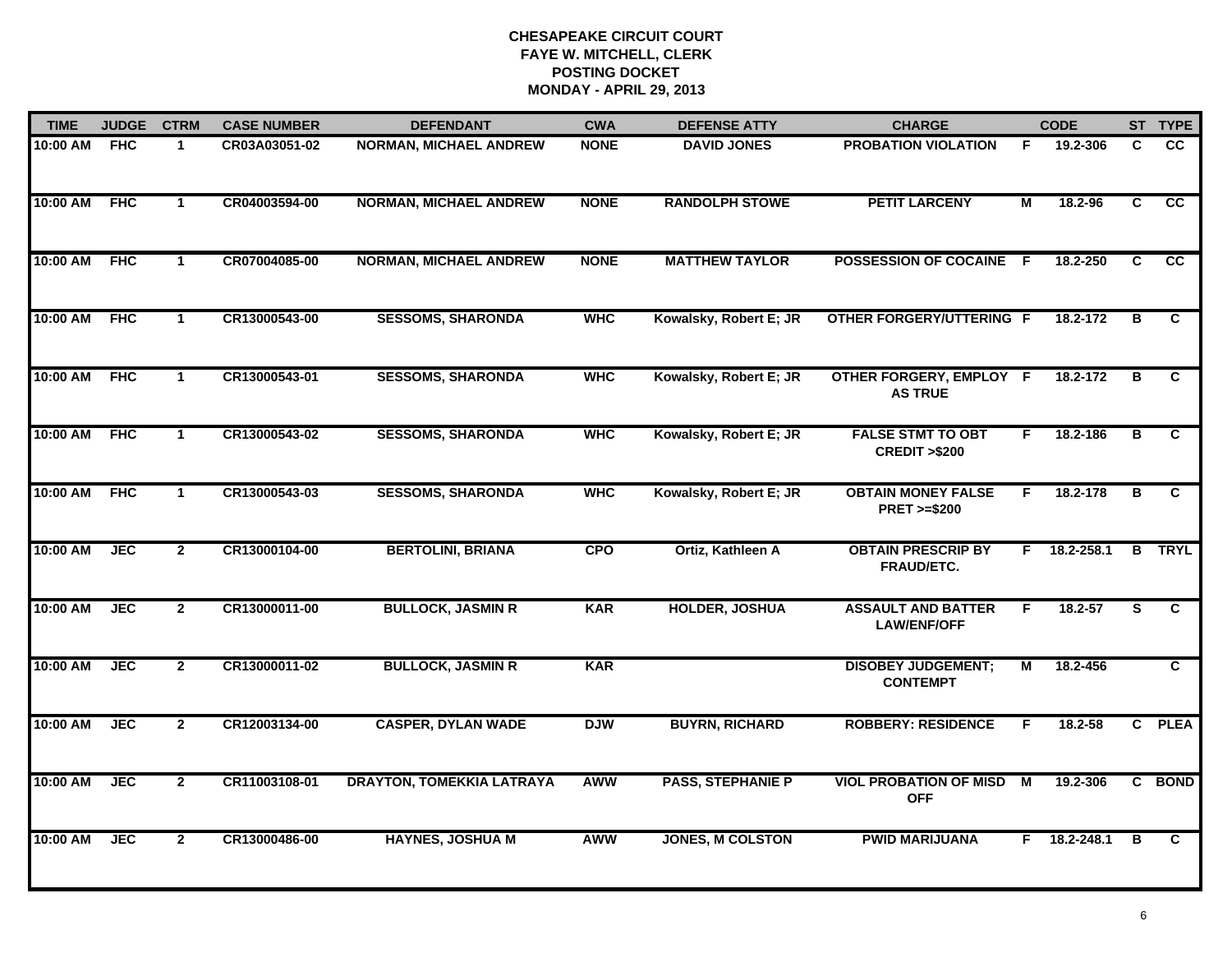| <b>TIME</b> | <b>JUDGE</b>     | <b>CTRM</b>    | <b>CASE NUMBER</b> | <b>DEFENDANT</b>                         | <b>CWA</b> | <b>DEFENSE ATTY</b>            | <b>CHARGE</b>                                         |    | <b>CODE</b>     |                | ST TYPE       |
|-------------|------------------|----------------|--------------------|------------------------------------------|------------|--------------------------------|-------------------------------------------------------|----|-----------------|----------------|---------------|
| 10:00 AM    | <b>JEC</b>       | $\mathbf{2}$   | CR12002625-00      | <b>KELLEY, MONICA</b>                    | <b>AWW</b> | Karle, Kimberly E              | <b>GRAND LARCENY</b>                                  | F. | 18.2-95         | B              | <b>PLEA</b>   |
| 10:00 AM    | <b>JEC</b>       | $\mathbf{2}$   | CR12002625-01      | <b>KELLEY, MONICA</b>                    | <b>AWW</b> | Karle, Kimberly E              | STOLEN GOODS W/INTENT F 18.2-108.01<br><b>TO SELL</b> |    |                 | B              | <b>PLEA</b>   |
| 10:00 AM    | <b>JEC</b>       | $\overline{2}$ | CR12001883-00      | PITTS-WORRELL, PATIENCE<br><b>PATRIC</b> | <b>KAR</b> | <b>TITTER, JENNIFER</b>        | <b>GRAND LARCENY</b>                                  | F  | 18.2-95         |                | C PLEA        |
| 10:00 AM    | $\overline{JEC}$ | $\overline{2}$ | CR12002887-00      | <b>STEPHENS, SUSAN</b>                   | <b>CPO</b> | Cronin, Eric T.                | <b>PWID OXYCODONE</b>                                 | F. | 18.2-248        |                | <b>B</b> TRYL |
| 10:00 AM    | <b>JEC</b>       | $\overline{2}$ | CR12002889-00      | <b>WALKER, OMECHELA LAKEE</b>            | <b>CPO</b> | SWIFT-SHERARD, Sanita A        | <b>PWID OXYCODONE</b>                                 | F. | 18.2-248        |                | <b>B</b> TRYL |
| 10:00 AM    | <b>JEC</b>       | $\overline{2}$ | CR12002889-01      | <b>WALKER, OMECHELA LAKEE</b>            | <b>CPO</b> | <b>SWIFT-SHERARD, SANITA A</b> | <b>DISTRIB/PWI MARIJUANA</b><br>$<1/2$ OZ             |    | M 18.2-248.1    |                | <b>B</b> TRYL |
| 10:00 AM    | <b>JEC</b>       | $\overline{2}$ | CR13000793-00      | <b>WILLIAMS, SHERMAN BERNARD</b>         | <b>CPO</b> | Taylor, Matthew T; SR          | <b>DISTRIBUTE SCH I OR II CON F</b><br><b>SUB</b>     |    | 18.2-248        | $\overline{B}$ | <b>PLEA</b>   |
| 10:00 AM    | <b>JWB</b>       | $\mathbf{3}$   | CR13000705-00      | <b>FORSHEE, MATTHEW W</b>                | <b>ANM</b> | <b>SHIN, LINDA</b>             | <b>STOLEN PROPERTY</b><br><b>W/INTENT SELL</b>        |    | $F$ 18.2-108.01 | B              | <b>PLEA</b>   |
| 10:00 AM    | <b>JWB</b>       | $\mathbf{3}$   | CR13000705-01      | <b>FORSHEE, MATTHEW W</b>                | <b>ANM</b> | <b>SHIN, LINDA</b>             | <b>OBTAIN MONEY BY FALSE F</b><br><b>PRETENSE</b>     |    | 18.2-178        | B              | <b>PLEA</b>   |
| 10:00 AM    | <b>JWB</b>       | $\mathbf{3}$   | CR13000705-02      | <b>FORSHEE, MATTHEW W</b>                | <b>ANM</b> | <b>SHIN, LINDA</b>             | <b>GRAND LARCENY</b>                                  | F  | 18.2-95         |                | <b>B</b> PLEA |
| 10:00 AM    | <b>JWB</b>       | $\mathbf{3}$   | CR11002257-01      | <b>KERSEY, RONALD VERLYN; JR</b>         | <b>ANM</b> | <b>PASS, STEPHANIE P</b>       | <b>AGGRAVATED SEXUAL</b><br><b>BATTERY</b>            | F. | 18.2-67.3       |                | C SENR        |
| 10:00 AM    | <b>JWB</b>       | $\overline{3}$ | CR11002257-02      | <b>KERSEY, RONALD VERLYN; JR</b>         | <b>ANM</b> | <b>PASS, STEPHANIE P</b>       | <b>INDECENT LIBERTIES</b>                             | F. | 18.2-370        |                | C SENR        |
| 10:00 AM    | <b>JWB</b>       | $\mathbf{3}$   | CR13000777-00      | <b>PINTOR, DAVID DEWAYNE</b>             | <b>ANM</b> | Winn, A Robinson               | <b>CONCEALMENT</b>                                    | F  | 18.2-103        |                | <b>B</b> TRYL |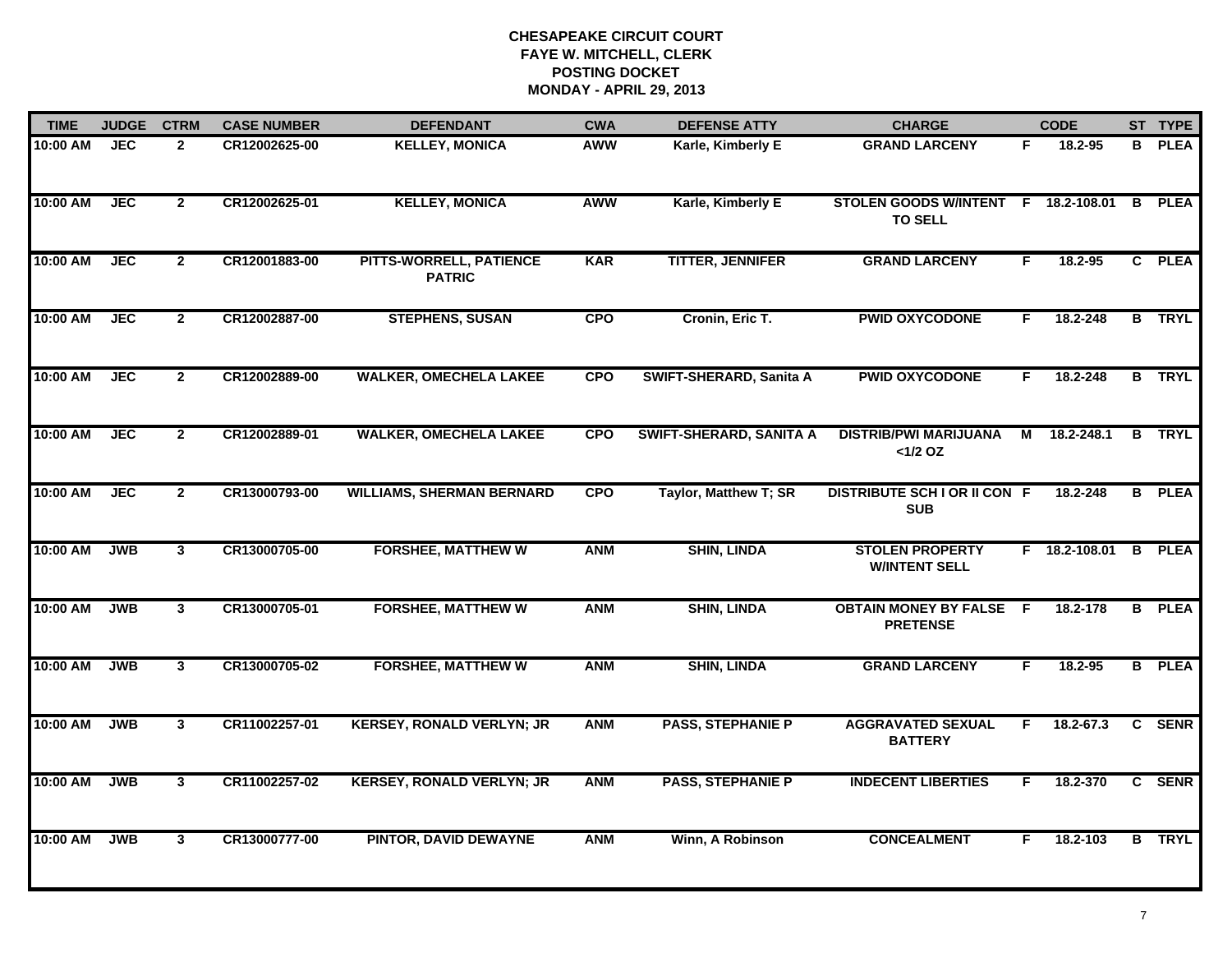| <b>TIME</b> | <b>JUDGE</b> | <b>CTRM</b>             | <b>CASE NUMBER</b> | <b>DEFENDANT</b>              | <b>CWA</b> | <b>DEFENSE ATTY</b>         | <b>CHARGE</b>                                     |           | <b>CODE</b>             |   | ST TYPE         |
|-------------|--------------|-------------------------|--------------------|-------------------------------|------------|-----------------------------|---------------------------------------------------|-----------|-------------------------|---|-----------------|
| 10:00 AM    | <b>JWB</b>   | 3                       | CR13000777-01      | PINTOR, DAVID DEWAYNE         | <b>ANM</b> | Winn, A Robinson            | <b>CONCEALMENT</b>                                | F.        | $\overline{18.2} - 103$ |   | <b>B</b> TRYL   |
| 10:00 AM    | <b>JWB</b>   | 3                       | CR13000777-02      | PINTOR, DAVID DEWAYNE         | <b>ANM</b> | Winn, A Robinson            | <b>GRAND LARCENY</b>                              | F         | 18.2-95                 |   | <b>B</b> TRYL   |
| 10:00 AM    | <b>BHK</b>   | $\overline{\mathbf{4}}$ | CR13000640-00      | <b>ADAMS, JOSEPHINE</b>       | <b>KAP</b> | <b>LETOURNEAU, STEVEN P</b> | <b>GRAND LARCENY</b>                              | F         | 18.2-95                 |   | <b>B</b> PLEA   |
| 10:00 AM    | <b>BHK</b>   | 4                       | CR13000459-00      | <b>ALLMOND, GARY J</b>        | <b>AHM</b> | <b>Cronin, Eric T</b>       | <b>GRAND LARCENY</b>                              | F.        | $18.2 - 95$             |   | C TRYL          |
| 10:00 AM    | <b>BHK</b>   | 4                       | CR13000459-01      | <b>ALLMOND, GARY J</b>        | <b>AHM</b> | <b>Cronin, Eric T</b>       | <b>STOLEN PROPERTY</b><br><b>W/INTENT SELL</b>    |           | F 18.2-108.01 C TRYL    |   |                 |
| 10:00 AM    | <b>BHK</b>   | 4                       | CR13000459-02      | <b>ALLMOND, GARY J</b>        | <b>AHM</b> | <b>Cronin, Eric T</b>       | <b>OBTAIN MONEY/FALSE</b><br><b>PRETENSE</b>      | М         | 18.2-178                |   | C TRYL          |
| 10:00 AM    | <b>BHK</b>   | 4                       | CR13000648-00      | <b>ANDERSON, DANIEL WAYNE</b> | <b>SNS</b> | <b>KOZAK, WARREN</b>        | <b>VIOL PROBATION ON FEL</b><br><b>OFF</b>        | F.        | 19.2-306                |   | C BOND          |
| 10:00 AM    | <b>BHK</b>   | 4                       | CR13000398-00      | <b>BROCK, GARY K</b>          | <b>KAP</b> | <b>Cronin, Eric T</b>       | <b>GRAND LARCENY</b>                              | F         | 18.2-95                 |   | C BOND          |
| 10:00 AM    | <b>BHK</b>   | 4                       | CR13000537-01      | <b>BURRELL, DONALD</b>        | <b>SNS</b> | NICHOLAS, LESLEE            | <b>AGG SEX BATTERY: VICTIM F</b><br>$<$ 13 YR     |           | 18.2-67.3               |   | C PLEA          |
| 10:00 AM    | <b>BHK</b>   | 4                       | CR13000537-00      | <b>BURRELL, DONALD LEWIS</b>  | <b>SNS</b> | <b>NICHOLAS, LESLEE</b>     | <b>INDECENT ACT W/CHILD BY F</b><br><b>PARENT</b> |           | 18.2-370.1              |   | C PLEA          |
| 10:00 AM    | <b>BHK</b>   | 4                       | CR10002169-01      | <b>CARTER, TOSHBIA RENEE</b>  | <b>AHM</b> | <b>STOWE, RANDOLPH</b>      | <b>VIOL PROBATION ON FEL</b><br><b>OFF</b>        | $\hat{F}$ | 19.2-306                |   | C BOND          |
| 10:00 AM    | <b>BHK</b>   | 4                       | CR04000085-00      | <b>CHERRY, NORMAN MAURICE</b> | <b>SNS</b> | <b>HEATHER CROOK</b>        | <b>FELONIOUS ASSAULT</b>                          | F.        | 18.2-51                 | C | cc              |
| 10:00 AM    | <b>BHK</b>   | 4                       | CR04000306-00      | <b>CHERRY, NORMAN MAURICE</b> | <b>SNS</b> | <b>HEATHER CROOK</b>        | <b>UNLAWFUL WOUNDING</b>                          | F         | 18.2-51                 | C | $\overline{cc}$ |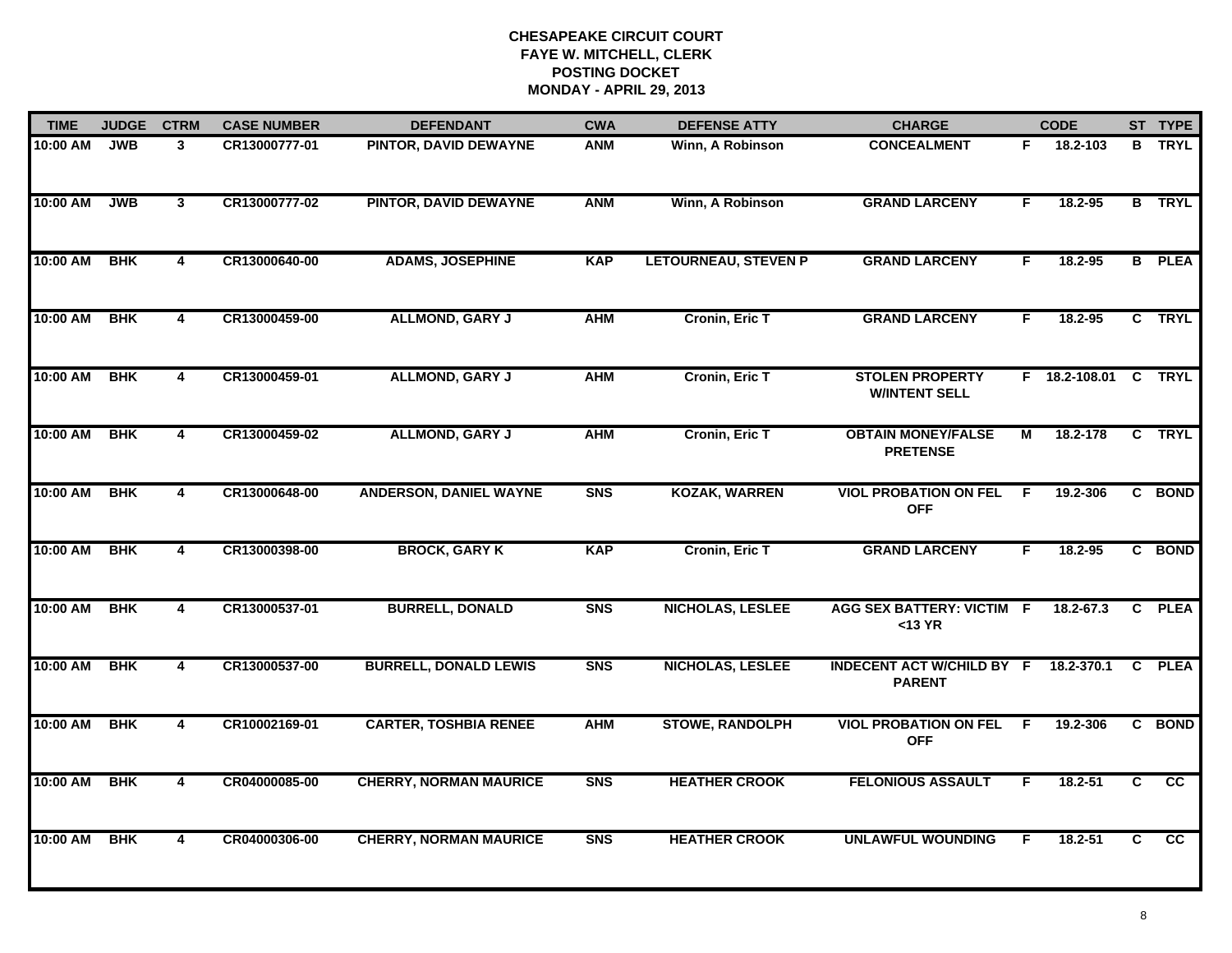| <b>TIME</b> | <b>JUDGE</b> | <b>CTRM</b> | <b>CASE NUMBER</b> | <b>DEFENDANT</b>                    | <b>CWA</b> | <b>DEFENSE ATTY</b>       | <b>CHARGE</b>                                |    | <b>CODE</b>  | <b>ST</b> | <b>TYPE</b> |
|-------------|--------------|-------------|--------------------|-------------------------------------|------------|---------------------------|----------------------------------------------|----|--------------|-----------|-------------|
| 10:00 AM    | <b>BHK</b>   | 4           | CR13000490-00      | <b>DAVIS, BRENTON A</b>             | <b>MLK</b> | <b>HAMLIN, JASON LEE</b>  | <b>POSSESS COCAINE</b>                       | F  | 18.2-250     | B         | <b>TRYL</b> |
| 10:00 AM    | <b>BHK</b>   | 4           | CR03004532-00      | <b>HABER, DELAN PAUL</b>            | <b>SNS</b> | <b>HUGH E BLACK</b>       | <b>POSSESS COCAINE</b>                       | F. | 18.2-250     | B         | ROL         |
| 10:00 AM    | <b>BHK</b>   | 4           | CR13000462-00      | <b>LITTLE, RYAN B</b>               | <b>KAP</b> | <b>HOLDER, W JOSHUA</b>   | <b>GRND LARCENY</b>                          | F. | 18.2-95      | B         | <b>TRYL</b> |
| 10:00 AM    | <b>BHK</b>   | 4           | CR11000504-00      | <b>LOUDON, CASEY DREW</b>           | <b>SNS</b> | Kozak, Warren D.          | DUI, 2ND                                     | М  | B.18.2-266   | в         | <b>ROL</b>  |
| 10:00 AM    | <b>BHK</b>   | 4           | CR13000323-00      | <b>SMITH, LATONIA SHABETTE</b>      | <b>KAP</b> | <b>NICHOLAS, LESLIE A</b> | EMBEZZLEMENT: >=\$200                        | F. | 18.2-111     | в         | <b>PLEA</b> |
| 10:00 AM    | <b>BHK</b>   | 4           | CR10000960-01      | <b>THORNE, BOBBY LEE</b>            | MSI        | <b>STOWE, RANDOLPH D</b>  | <b>VIOL PROBATION ON FEL</b><br><b>OFF</b>   | F  | 19.2-306     | C.        | <b>BOND</b> |
| 10:00 AM    | <b>RDS</b>   | 6.          | CR12003082-00      | <b>JAMES, FREDERICK CHRISTOPHER</b> | <b>SMK</b> | <b>HOCKADAY, MICHAEL</b>  | <b>PROTECTIVE ORDER:</b><br><b>VIOLATION</b> |    | M 16.1-253.2 | в         | <b>JURY</b> |